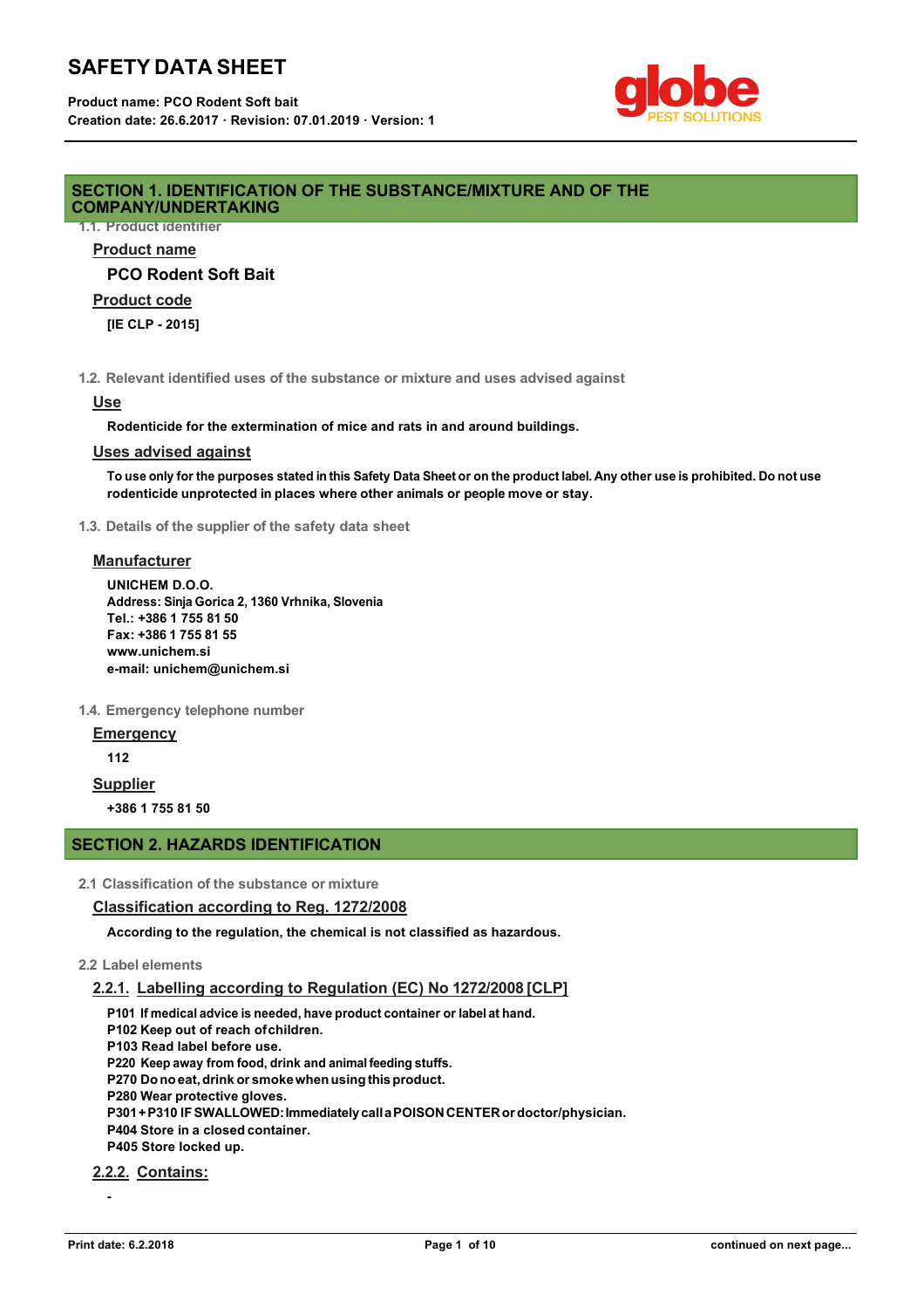#### **Product name: Rodent Soft Bait**

**Creation date: 26.6.2017 · Revision: 07.01.2019 · Version: 1**

## **2.2.3. Special provisions**

**Rat poison bait must be used safely to minimize the risk to humans (especially children) and animals. If the product is not used in accordance with the instructions, it poses a higher risk to animals and birds. Carcasses of poisoned rodents are considered hazardous waste,remove them accordingly (contact yourlocalwaste disposal). Do not allow predators to come into contact with the poisoned carcasses.**

#### **2.3. Other hazards**

**No information**

## **SECTION 3. COMPOSITION/INFORMATION ON INGREDIENTS**

### **3.1. Substances**

**For mixtures see 3.2.**

#### **3.2. Mixtures**

| <b>Chemical name</b>   | <b>CAS</b><br>EC.<br>Index              | $\%$  | Classification according to Regulation (EC) No 1272/2008<br>[CLP]                                                                                                    | <b>REACH</b> reg.<br>number |
|------------------------|-----------------------------------------|-------|----------------------------------------------------------------------------------------------------------------------------------------------------------------------|-----------------------------|
| difenacoum             | 56073-07-5<br>259-978-4<br>607-157-00-X | 0,005 | <b>Acute Tox. 2: H300</b><br><b>STOT RE 1: H372</b><br><b>Aquatic Acute 1: H400</b><br><b>Aquatic Chronic 1: H410</b>                                                |                             |
| Denatonium<br>benzoate | 3734-33-6<br>223-095-2<br>۰             | 0.001 | <b>Acute Tox. 4: H302</b><br><b>Skin Irrit. 2: H315</b><br>Eye Dam. 1; H318<br><b>Acute Tox. 4: H332</b><br><b>STOT SE 3: H335</b><br><b>Aquatic Chronic 3: H412</b> |                             |

## **SECTION 4. FIRST AID MEASURES**

#### **4.1. Description of first aidmeasures**

#### **General measures**

**Remove affected person from the contaminated area to fresh air or well-ventilated area, providing her basic life functions and**  protect it from the cold or heat. Never give fluids or provoke vomiting if the victim is unconscious. Call the doctor and give him the information on the packaging and/or on the instructions for use of the preparation. ADVICE FOR DOCTORS: Difenacoum is an anticoagulant which may produce bleeding; this may be delayed for several days after exposure. If there is no active bleeding the **INR(prothrombintime)shouldbemeasuredonpresentationand48-72h.afterexposure.Indicateduseofspecificantidotof**  vitamin K1 (phytomenadionum) in case of bleeding or reduced activity of protrombine is in measure of 10-20mg (children 5-10mg) slowly i.v. or in infusion. Vitamin K1 (phytomenadionum) can be given about 6Xdaily in measure of 10 mg i.v. according to clinical **picture,by theworstpoisoningabout 125mg/daily.VitaminK3(menandion)isnoteffective!Becauseofdanger ofhaematoma avoid intramuscular injection. At worse bleeding the following is nedde:transfusion with blood and additional replacement of coagulational factors inshapeoffrozenplasmaor protrombinecomplex.Ifnecessary givespecialantidotevenmoreweeks or months.**

#### **Inhalation**

**Comply with general measures.**

#### **Skin contact**

Take off all contaminated clothing. Wash affected skin areas thoroughly with plenty of water and soap! If feeling unwell seek **medical help.**

## **Eye contact**

Immediately flush eyes with plenty of water while keeping eyelids open (at least 15 minutes). Check for and remove any contact **lenses. If irritation persist, seek professional medical attention.**

## **Ingestion**

Do not induce vomiting. Rinse mouth with water. Immediately consult a doctor. Show the physician the Safety Data Sheet or label.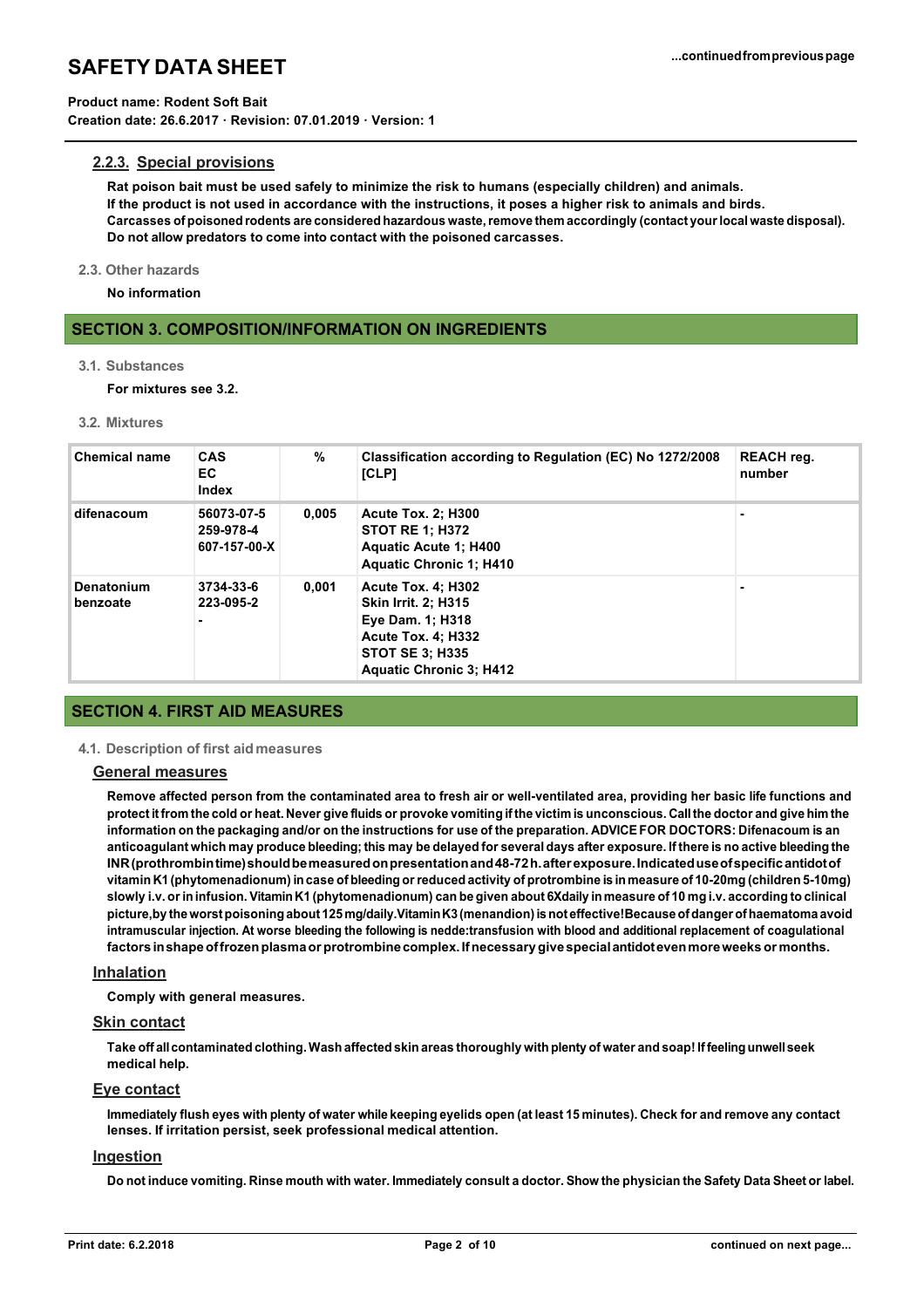## **Product name: Rodent Soft Bait**

**Creation date: 26.6.2017 · Revision: 07.01.2019 · Version: 1**

**4.2. Most important symptoms and effects, both acute anddelayed**

#### **Inhalation**

**Excessive exposure to spray mist,fog, or vapour may cause respiratory irritation. Coughing, sneezing, nasal discharge, labored breathing.**

#### **Skin contact**

**Contactwithskinmay causeirritation(redness,itching). Itching, redness, pain.**

#### **Eye contact**

**Itcancauseshorttermirritation. Redness, tearing, pain.**

#### **Ingestion**

**Difenacoum is an anticoagulant which may produce bleeding;this may be delayed for several days after exposure. In case of poisoning bleeding disorders and increased bleeding tendency my occur. In severe poisoning a strong internal bleeding can cause circulatory collapse and consequent death.**

**4.3. Indication of any immediate medical attention and special treatmentneeded**

Difenacoum is an anticoagulant which may produce bleeding; this may be delayed for several days after exposure. Antidote: **Vitamin K1.**

## **SECTION 5. FIREFIGHTING MEASURES**

**5.1. Extinguishing media**

#### **Suitable extinguishing media**

Carbon dioxide (CO<sub>2</sub>). Use dry chemical powder. **Alcohol-resistant foam.**

## **Unsuitable extinguishing media**

**Full water jet.**

**5.2. Special hazards arising from the substance or mixture**

# **Hazardous combustion products**

**In the event of fire the following is released: poisonous and irritating gases.**

#### **5.3. Advice for firefighters**

### **Protective actions**

In case of fire or heating do not breathe fumes/vapours. Cool containers at risk with water spray jet. If possible remove containers **from endangered area.**

#### **Special protective equipment for fire-fighters**

Fire-fighters should wear appropriate protective clothing for fire-fighters (including helmets, protective boots and gloves) (EN 469) **and self-contained breathing apparatus (SCBA) with a full face-piece (EN 137) .**

#### **Additional information**

Contaminated firefighting water must be disposed of in accordance with the regulations; do not allow to reach the sewage system.

## **SECTION 6. ACCIDENTAL RELEASE MEASURES**

**6.1. Personal precautions, protective equipment and emergencyprocedures**

#### **6.1.1. For non-emergency personnel**

#### **Protective equipment**

**Use personal protective equipment (Section 8). Refer to protective measures listed in sections 7 and 8.**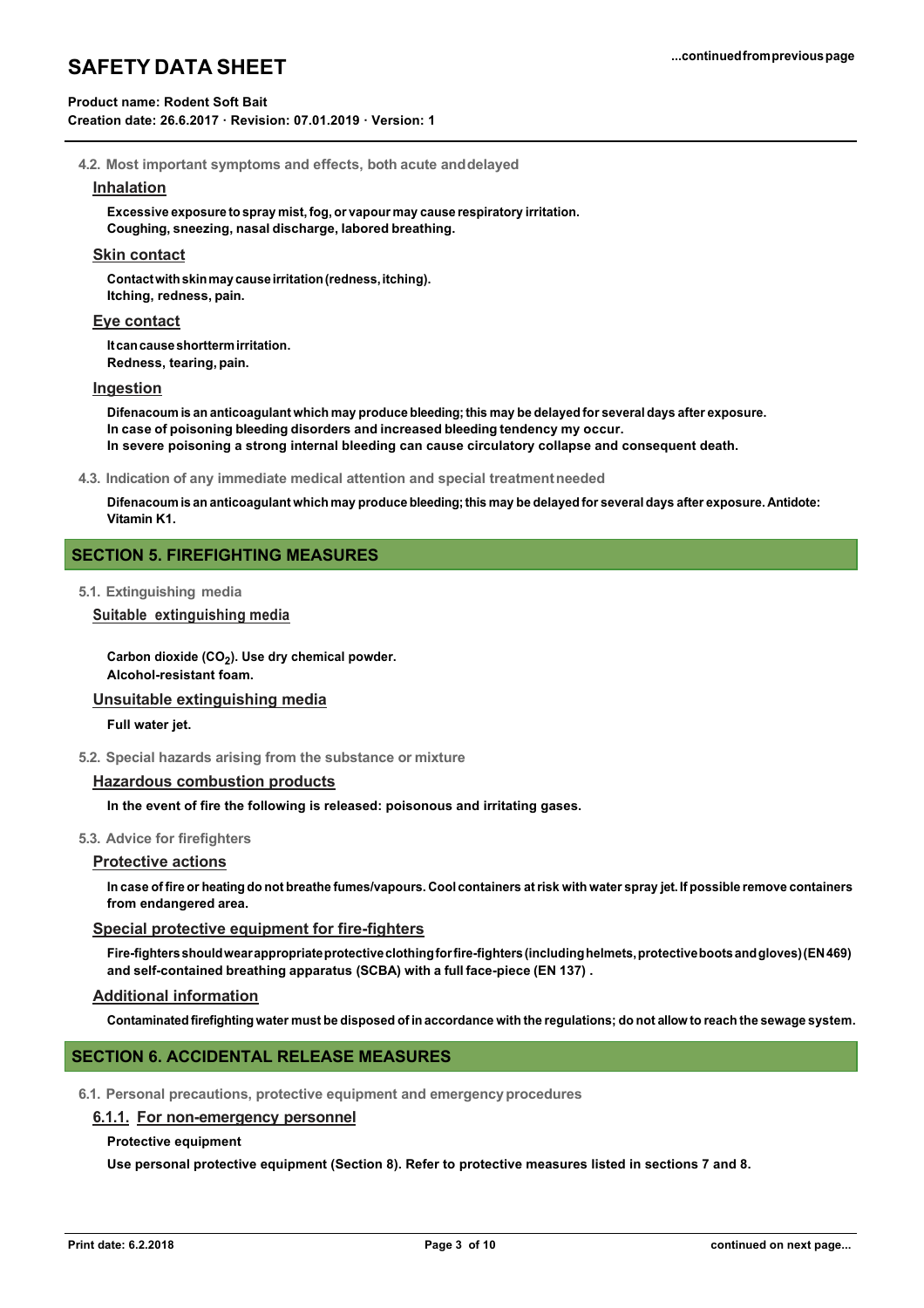## **Product name: Rodent Soft Bait**

**Creation date: 26.6.2017 · Revision: 07.01.2019 · Version: 1**

# **Emergency procedures**

**Ensure adequate ventilation.**

## **6.1.2. For emergency responders**

**6.2. Environmental precautions**

**-**

**-**

**-**

**-**

Do not allow product to reach water/drains/sewage systems or permeable soil. If accidental entry into water or ground occurs, **inform responsible authorities.**

**6.3. Methods and material for containment and cleaningup**

## **6.3.1. For containment**

## **6.3.2. For cleaning up**

**Take up mechanically and collect in suitable container and dispose according to current regulations.**

## **6.3.3. Other information**

**6.4. Reference to other sections**

**See also sections 8 and 13.**

## **SECTION 7. HANDLING AND STORAGE**

- **7.1. Precautions for safe handling**
	- **7.1.1. Protective measures**

**Measures to prevent fire** 

**Ensure adequateventilation.**

**Measures to prevent aerosol and dust generation**

**Measures to protect the environment**

**For use only in areas that are inaccessible to infants, children, companion animals and non-target animals.**

### **7.1.2. Advice on general occupational hygiene**

**Referto instructions on labeland regulations for safety and healthatwork. Use personalprotective equipment.Avoid contactwith**  skin and eyes. Do not eat, drink or smoke while working. Use good personal hygiene practices-wash hands at breaks and when done working with material. In the event of contamination and/or discomfort discontinue work and look for first aid. After working **with the product wash yourself and change clothes. Ensure adequate ventilation.**

**7.2. Conditions for safe storage, including any incompatibilities**

# **7.2.1. Technical measures and storage conditions**

Store in the original, tightly sealed container in a cool and well ventilated place. Keep in a dry place. Keep away from food, drink **andanimalfeedingstuffs.Store atroomtemperature.Protectfromdirectsunlight.Keepoutofthe reachof children.**

# **7.2.2. Packaging materials**

# **7.2.3. Requirements for storage rooms and vessels**

**Keepinproperly labeledcontainers.**

# **7.2.4. Storageclass**

# **7.2.5. Further information on storage conditions**

**-**

**-**

**-**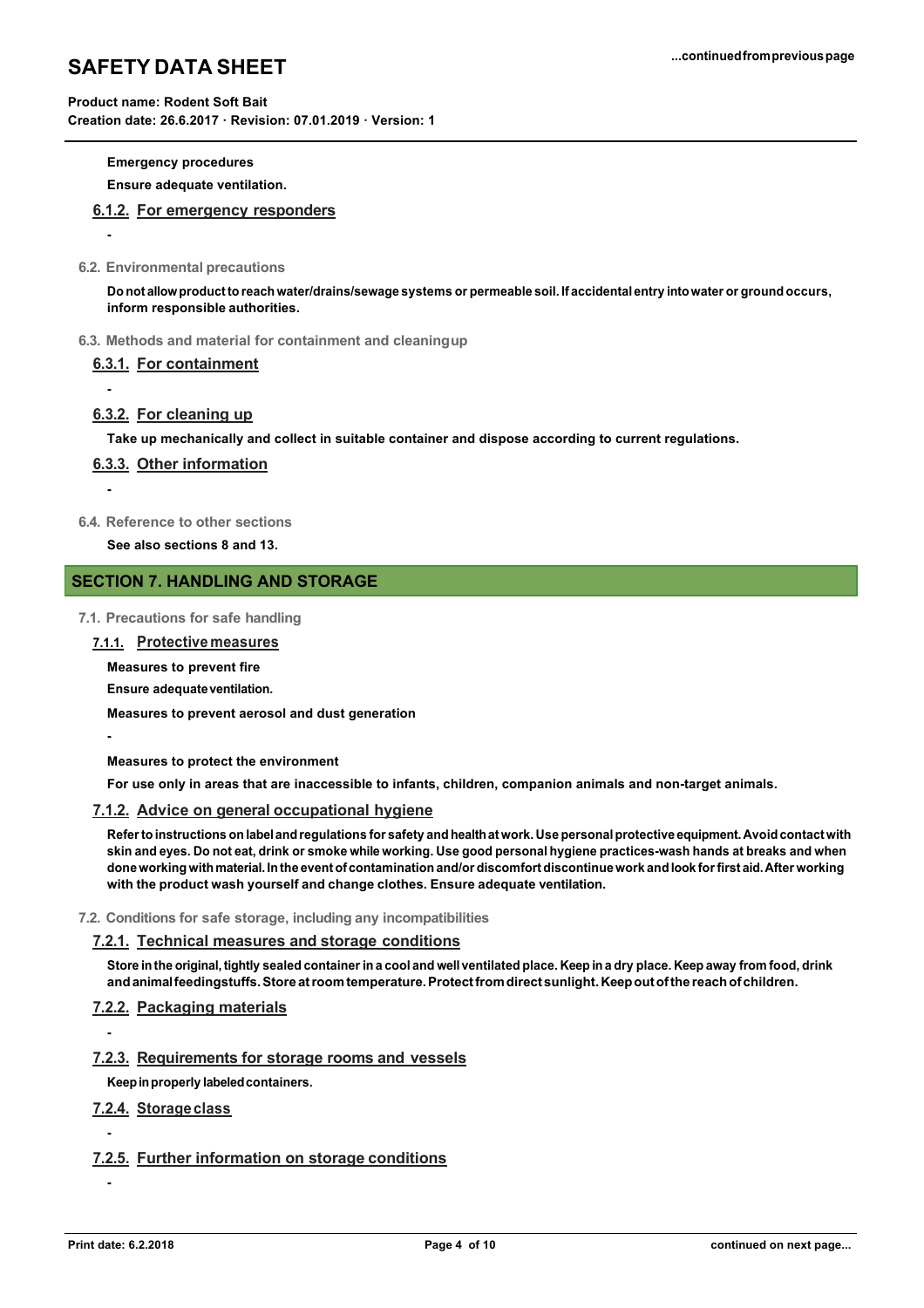### **Product name: Rodent Soft Bait**

**Creation date: 26.6.2017 · Revision: 07.01.2019 · Version: 1**

#### **7.3. Specific end use(s)**

#### **Recommendations**

**The product is intended for use as a rodenticide (biocidal agent). Before using this product read the instructions for use. Industrial sector specific solutions**

**-**

# **SECTION 8. EXPOSURE CONTROLS/PERSONAL PROTECTION**

#### **8.1. Control parameters**

## **8.1.1. Occupational Exposure limit values**

**No information**

#### **8.1.2. Information on monitoring procedures**

BS EN 14042:2003 Title Identifier: Workplace atmospheres. Guide for the application and use of procedures for the assessment of **exposure to chemical and biologicalagents.**

### **8.1.3. DNEL values**

**No information**

## **8.1.4. PNEC values**

**No information**

#### **8.2. Exposure controls**

## **8.2.1. Appropriate engineering control**

**Substance/mixture related measures to prevent exposure during identified uses**

**Observe normalprecautions that apply for handlingwithchemicals. Use good personalhygiene practices-washhands at breaks**  and when done working with material. Avoid contact with eyes and skin. Do not eat, drink or smoke while working.

**Technical measures to prevent exposure**

**Good ventilation.**

#### **8.2.2. Personal protective equipment**

### **Eye and face protection**

No requirements under normal use conditions. Wear safety glasses with side shields (EN 166) against possible splashes into the **eyes.**

**Hand protection**

**Protective gloves (EN 374). (rubber or PVC)**

**Skin protection**

Wear suitable protective clothing. Cotton protective clothing (EN ISO 13688) and shoes that cover the entire foot (EN ISO 20345).

#### **Respiratory protection**

Not needed under normal use and adequate ventilation. In case of insufficient ventilation wear mask (EN 140) with filter A2-P2 (EN **14387).**

**Thermal hazards**

**-**

## **8.2.3. Environmental exposure controls**

**Technical measures to prevent exposure**

**Do not allow product to reach drains, sewage systems or ground water.**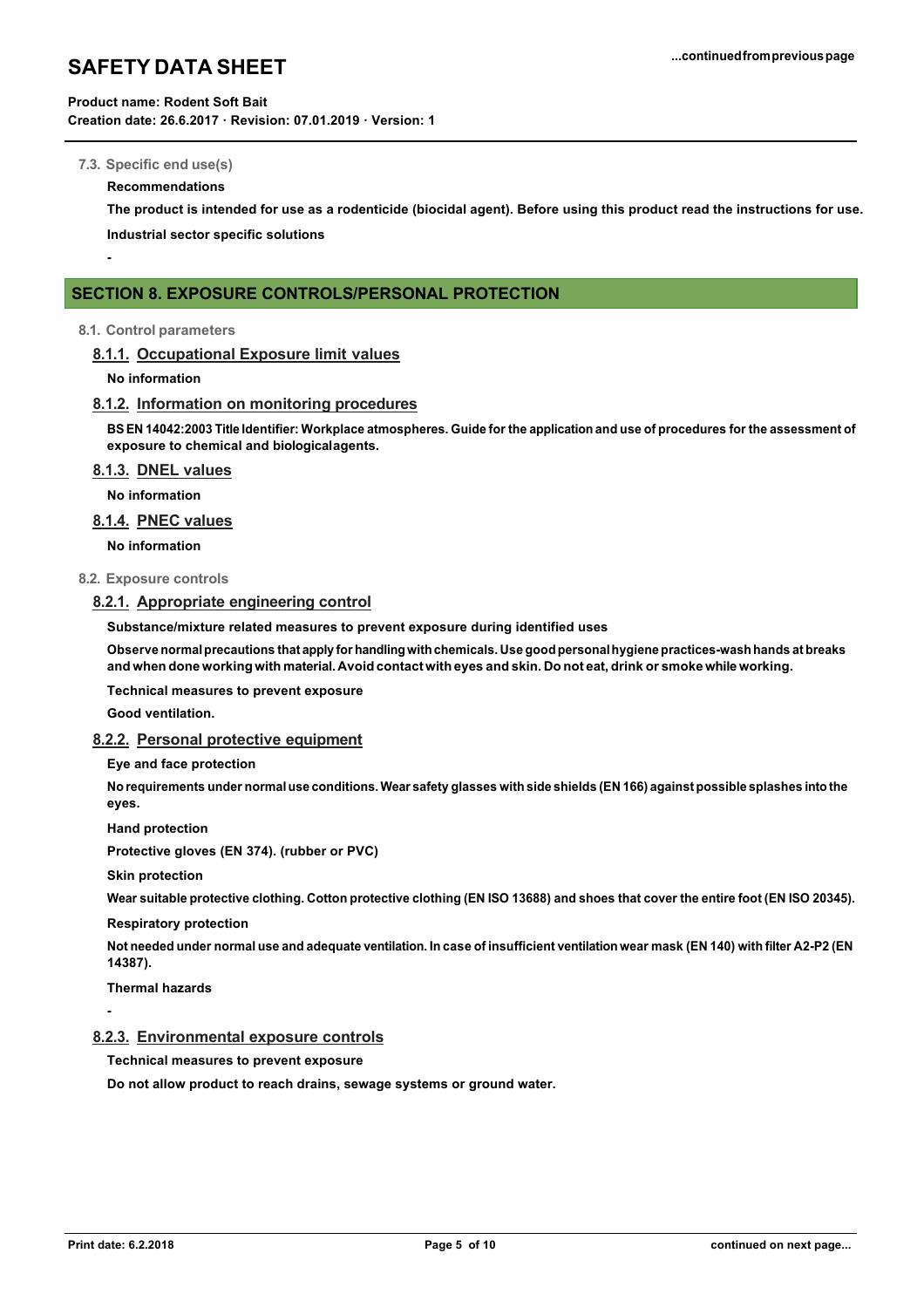## **Product name: Rodent Soft Bait**

**Creation date: 26.6.2017 · Revision: 07.01.2019 · Version: 1**

## **SECTION 9. PHYSICAL AND CHEMICAL PROPERTIES**

**9.1. Information on basic physical and chemical properties**

| н.             | <b>Physical state:</b> | solid; paste   |
|----------------|------------------------|----------------|
| $\blacksquare$ | Colour:                | green          |
| $\blacksquare$ | :Ddour                 | characteristic |

## **Important health, safety and environmental information**

| ٠              | pH                                  | No information             |
|----------------|-------------------------------------|----------------------------|
| $\blacksquare$ | <b>Melting point/Freezing point</b> | No information             |
| ٠              | Initial boiling point/boiling range | No information             |
| ٠              | <b>Flashpoint</b>                   | No information             |
| ٠              | <b>Evaporation rate</b>             | No information             |
| $\blacksquare$ | Ignition temperature                | No information             |
| $\blacksquare$ | <b>Explosion limits (vol%)</b>      | No information             |
| ٠              | Vapour pressure                     | No information             |
| $\blacksquare$ | Vapour density                      | No information             |
| ۰              | <b>Density</b>                      | No information             |
| ٠              | <b>Solubility</b>                   | Water:<br><b>Insoluble</b> |
| ٠              | <b>Partition coefficient</b>        | No information             |
| $\blacksquare$ | Auto-ignition temperature           | No information             |
| ٠              | <b>Decomposition temperature</b>    | No information             |
| ۰              | <b>Viscosity</b>                    | No information             |
| ٠              | <b>Explosive properties</b>         | Product is not explosive.  |
| ٠              | <b>Oxidising properties</b>         | No oxidizing properties.   |

**9.2. Other information**

**- Remarks:**

# **SECTION 10. STABILITY AND REACTIVITY**

**10.1. Reactivity**

**-**

**-**

**Stable under recommended transport or storage conditions.**

**10.2. Chemical stability**

**Product is stable under normal conditions according to handling and storage.**

- **10.3. Possibility of hazardous reactions**
- **10.4. Conditions to avoid**

#### **Avoid high temperatures.**

**10.5. Incompatible materials**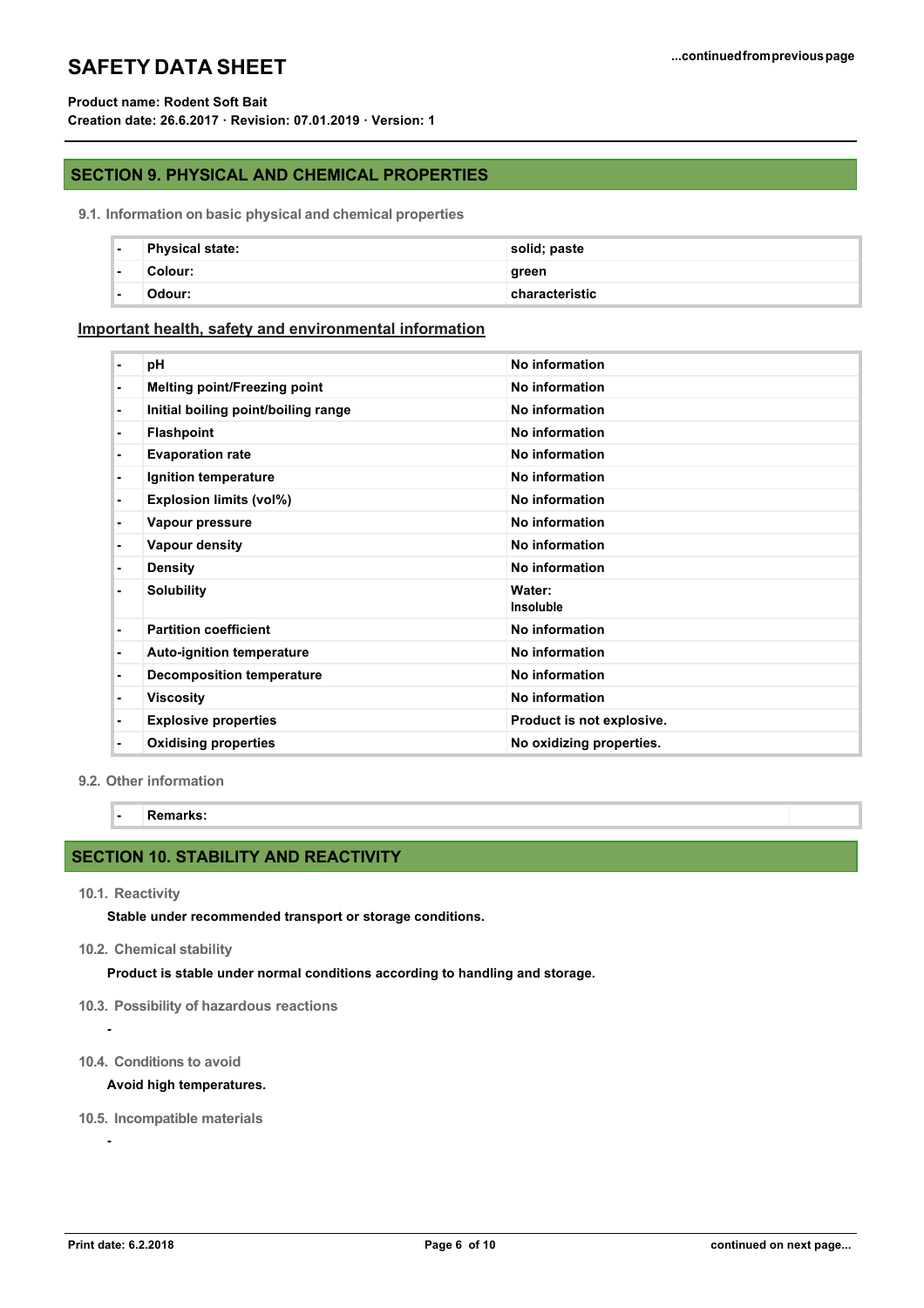## **Product name: Rodent Soft Bait**

**Creation date: 26.6.2017 · Revision: 07.01.2019 · Version: 1**

#### **10.6. Hazardous decomposition products**

**Undernormaluseconditionsnohazardousdecompositionproducts expected.Incaseoffire/explosionvapoursdangerous for health are spread.**

# **SECTION 11. TOXICOLOGICAL INFORMATION**

**11.1. Information on toxicologicaleffects**

# **11.1.1. Acute toxicity**

**For product**

| exp. route | Туре      | species | Time | value             | Method | Remark |
|------------|-----------|---------|------|-------------------|--------|--------|
| ∖oral      | $LD_{50}$ | rat     |      | $>$ 2000 mg/kg bw |        |        |
| dermal     | $LD_{50}$ | rat     |      | > 2000 mg/kg bw   |        |        |

#### **For components**

| <b>Chemical name</b>    | exp. route | Type      | species | Time | value             | Method | Remark |
|-------------------------|------------|-----------|---------|------|-------------------|--------|--------|
| difenacoum (56073-07-5) | oral       | $LD_{50}$ | rat     |      | $> 1.8$ mg/kg bw  |        |        |
| difenacoum (56073-07-5) | dermal     | $LD_{50}$ | rat     |      | $> 51.1$ mg/kg bw |        |        |

# **11.1.2. Skin corrosion/irritation, serious eye damage/irritation**

#### **Additional information**

**The product is not classified as irritating to skin and eyes.**

## **11.1.3. Respiratory or skin sensitisation**

**No information**

### **11.1.4. Carcinogenicity, Mutagenicity, Reproductive toxicity**

- **Carcinogenicity**
- **No information**

**(Germ cell) mutagenicity** 

**No information** 

**Reproductive toxicity**

**No information**

**Summary of evaluation of the CMR properties**

**No information**

## **11.1.5. STOT - single and repeated exposure**

**No information**

## **11.1.6. Aspiration hazard**

**No information**

# **SECTION 12. ECOLOGICAL INFORMATION**

#### **12.1. Toxicity**

## **12.1.1. Acute (short-term) toxicity**

**For components**

| Substance (CAS Nr.)     | Type        | Value                               | <b>Exposure time</b> |                             | Species Organism          | Method | Remark |
|-------------------------|-------------|-------------------------------------|----------------------|-----------------------------|---------------------------|--------|--------|
| difenacoum (56073-07-5) |             | ∣96 h<br>fish<br>$LC_{50}$ 0,1 mg/L |                      | <b>Oncorhynchus kisutch</b> |                           |        |        |
|                         | <b>LC50</b> | $0,52 \text{ mg/L}$ 48 h            |                      |                             | daphnia Daphnia magna     |        |        |
|                         |             | ErC50 0,51 mg/L 72 h                |                      | algae                       | Selenastrum capricornutum |        |        |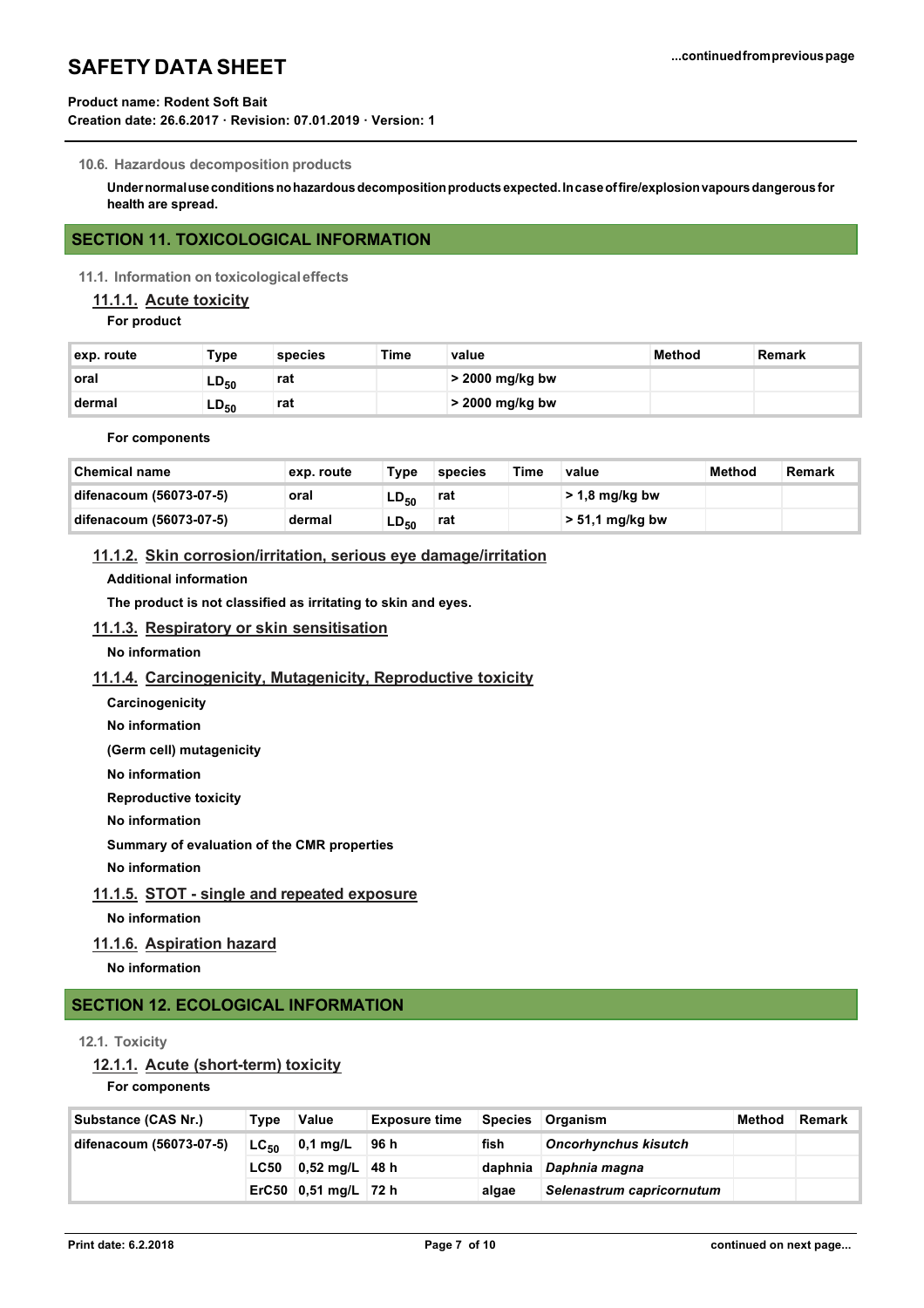# **Product name: Rodent Soft Bait**

**Creation date: 26.6.2017 · Revision: 07.01.2019 · Version: 1**

## **12.1.2. Chronic (long-term) toxicity**

#### **No information**

**12.2. Persistence and degradability**

#### **12.2.1. Abiotic degradation, physical- and photo-chemical elimination**

**No information**

## **12.2.2. Biodegradation**

**No information**

## **12.3. Bioaccumulative potential**

# **12.3.1. Partition coefficient**

#### **For components**

| Substance (CAS Nr.)     | Media                          | value Temperature | pH Concentration | Method |
|-------------------------|--------------------------------|-------------------|------------------|--------|
| difenacoum (56073-07-5) | <b>Octanol-water (log Pow)</b> |                   |                  |        |

## **12.3.2. Bioconcentration factor (BCF)**

## **No information**

## **12.4. Mobility in soil**

## **12.4.1. Known or predicted distribution to environmentalcompartments**

**No information**

## **12.4.2. Surface tension**

**No information**

## **12.4.3. Adsorption/Desorption**

## **No information**

## **12.5. Results of PBT and vPvB assessment**

## **No evaluation.**

## **12.6. Other adverse effects**

#### **No information**

## **12.7. Additional information**

#### **For product**

**Do not allow to enter ground water, water course or sewage system. No ecotoxicological data available. For components Substance: difenacoum**

**The substance is not readily biodegradableggles. The substance has a potentialpower accumulation.**

## **SECTION 13. DISPOSAL CONSIDERATIONS**

## **13.1. Waste treatment methods**

## **13.1.1. Product / Packaging disposal**

#### **Waste chemical**

**Disposalmustbemadeaccordingtoofficialregulations:toleaveittoauthorizedcollector/remover/transformerofhazardous waste. Do not allowproductto reach drans/sewage systems. Do not dispose together with household garbage.**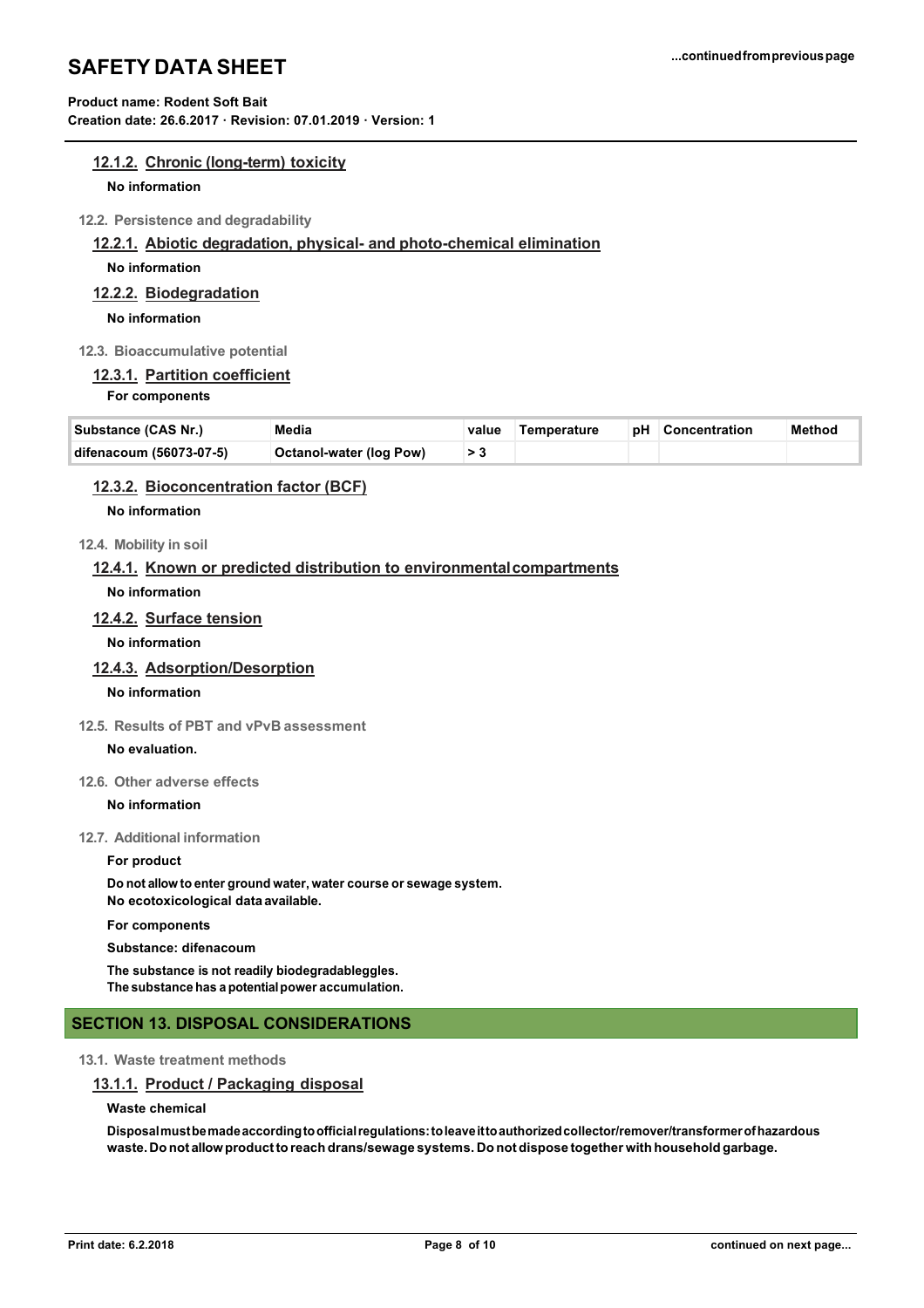## **Product name: Rodent Soft Bait**

**Creation date: 26.6.2017 · Revision: 07.01.2019 · Version: 1**

### **Packaging**

**-**

**-**

**-**

**Completely emptiedcontainers leave to approved waste disposal authorities incharge. Dispose ofinaccordance with applicable waste disposalregulation. Dispose of according to current environmental regulations.**

- **13.1.2. Waste treatment-relevant information**
- **13.1.3. Sewage disposal-relevant information**
- **13.1.4. Other disposal recommendations**

## **SECTION 14. TRANSPORT INFORMATION**

**14.1. UN number**

**not applicable**

**14.2. UN proper shipping name**

**ADR, RID, IMDG, ADN, IATA: Not dangerous according to transport regulations.**

**14.3. Transport hazard class(es)**

#### **not applicable**

**14.4. Packing group**

**not applicable**

**14.5. Environmental hazards**

#### **NO**

**14.6. Special precautions for user**

#### **not applicable**

**14.7. Transport in bulk according to Annex II of Marpol and the IBCCode**

#### **not applicable**

# **SECTION 15. REGULATORY INFORMATION**

- **15.1. Safety, health and environmental regulations/legislation specific for the substance or mixture**
	- **- Regulation(EC) No 1907/2006 concerning the Registration,Evaluation,Authorisation and Restriction of Chemicals (REACH) (including last amendment Commission Regulation (EU)2015/830)**
	- **- Regulation (EC) No 1272/2008 on classification, labelling and packaging of substances and mixtures**

## **15.1.1. Information according 2004/42/EC about limitation of emissions of volatile organic compounds (VOC-guideline)**

#### **not applicable**

**15.2. Chemical Safety Assessment**

**No Chemical Safety Assessment has been carried out for this substance/mixture by the supplier.**

## **SECTION 16. OTHER INFORMATION**

#### **Indication of changes**

**-**